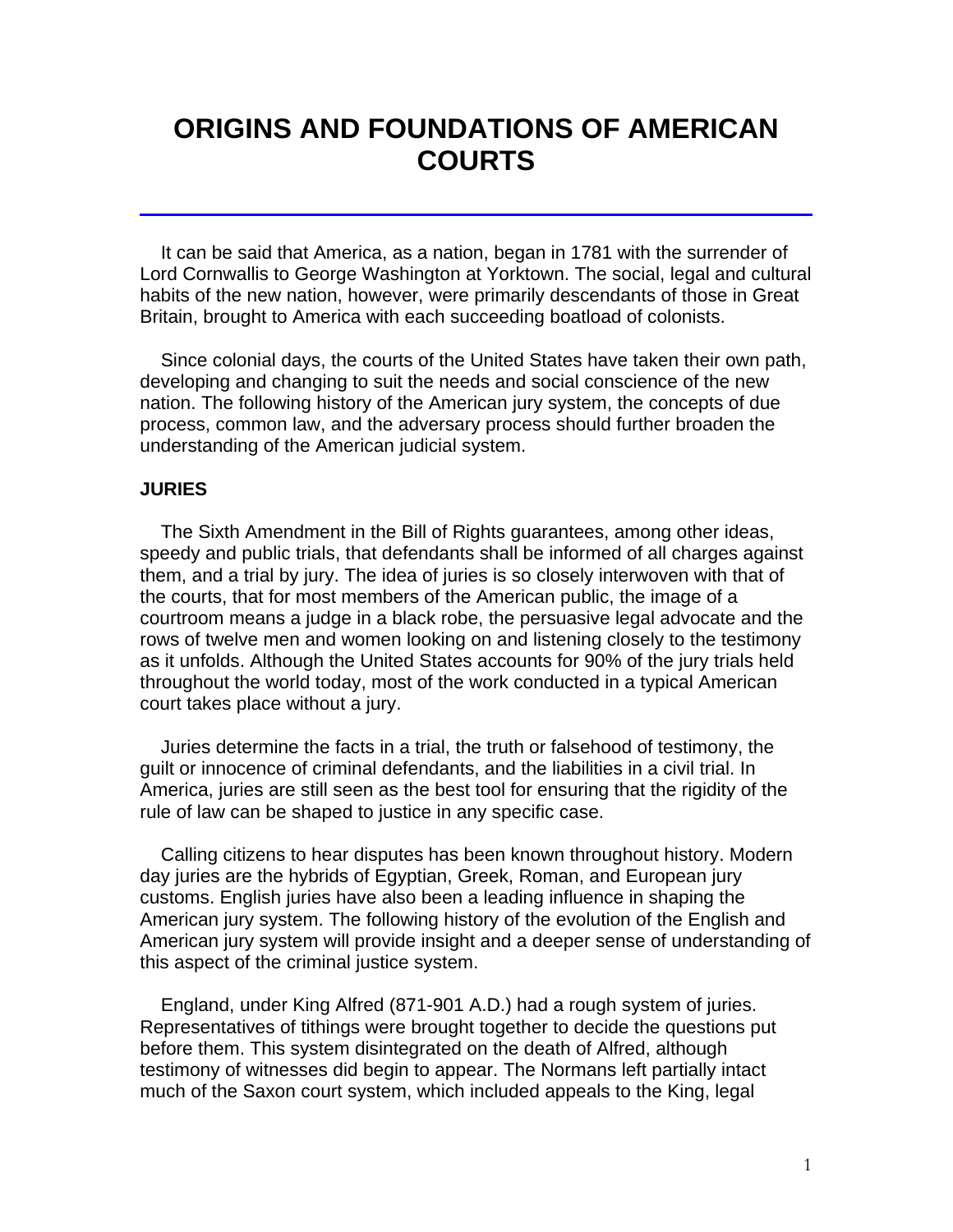witnesses and ordeals. They did separate temporal and spiritual courts and appointed "circuit" judges to represent the King across the country. They introduced trial by combat as well.

 Norman England established the foundations of the modern jury system. It slowly developed for those cases in which trial by combat was inapplicable, usually in less important cases. Local citizens were brought to court to rule on matters they had witnessed. During the reign of Henry II, in the 12th Century, the use of juries increased and defendants were commonly offered the choice of trial by jury or combat. About the year 1350, when Edward III was King, the definition of jurors began to shift. And, by the end of the 15th century, a jury was not a body of witnesses but a body that heard the testimony of witnesses and unanimity became necessary to convict a criminal in a criminal trial.

 Between the 15th and 18th Centuries juries evolved more. Trial by "peers" became more real as Knighthood was no longer a requirement for a juror. Expert witnesses began to be used. Exemptions from jury duty were developing, as for Quakers, who could not swear to oaths. Grounds for challenging a juror for cause at common law included the juror having served on the indicting jury, the juror was a serf or servant, the juror has been convicted of certain crimes, the juror was related to one of the parties or the sheriff, or the juror had stated his opinion of the case in public. Eventually defendants were allowed to call witnesses and defense counsel was allowed to cross-examine witnesses.

 During American colonial times, the jury became one of the symbols of rebellion against the English King. A primary complaint of the colonists was that they were being denied the rights granted to all other Englishmen, one of which, was the right to a jury trial as guaranteed by the Magna Carta of 1215. The Magna Carta held several references to trials and juries. That the Common Pleas assemblies shall not follow the court (royal court), but be held "in some certain place", and that juries shall consist of "honest men of the neighborhood" were sample references in the Magna Carta.

 Trial by jury was not completely denied to the colonists, however. Early charters, such as the Virginia Company, which established Jamestown in 1607, included the mention of such rights. In New York, the jury found John Peter Zenger not guilty of libel in 1735 on the grounds that what he had written about the royal governor was true. Virginia jurors had great latitude in deciding verdicts. They could even bring in verdicts for offenses other than the ones for which a defendant was charged. It was the British Vice-Admiralty courts, sitting without juries, which ignited the ire of the colonists.

 In response to these contentions of unfairness and the abrogation of rights, the colonists included in their earliest documents guarantees of the right to trial by jury. The First Congress of American Colonies, in 1765, recommended trials with juries. The First Continental Congress in 1774, declared "that the respective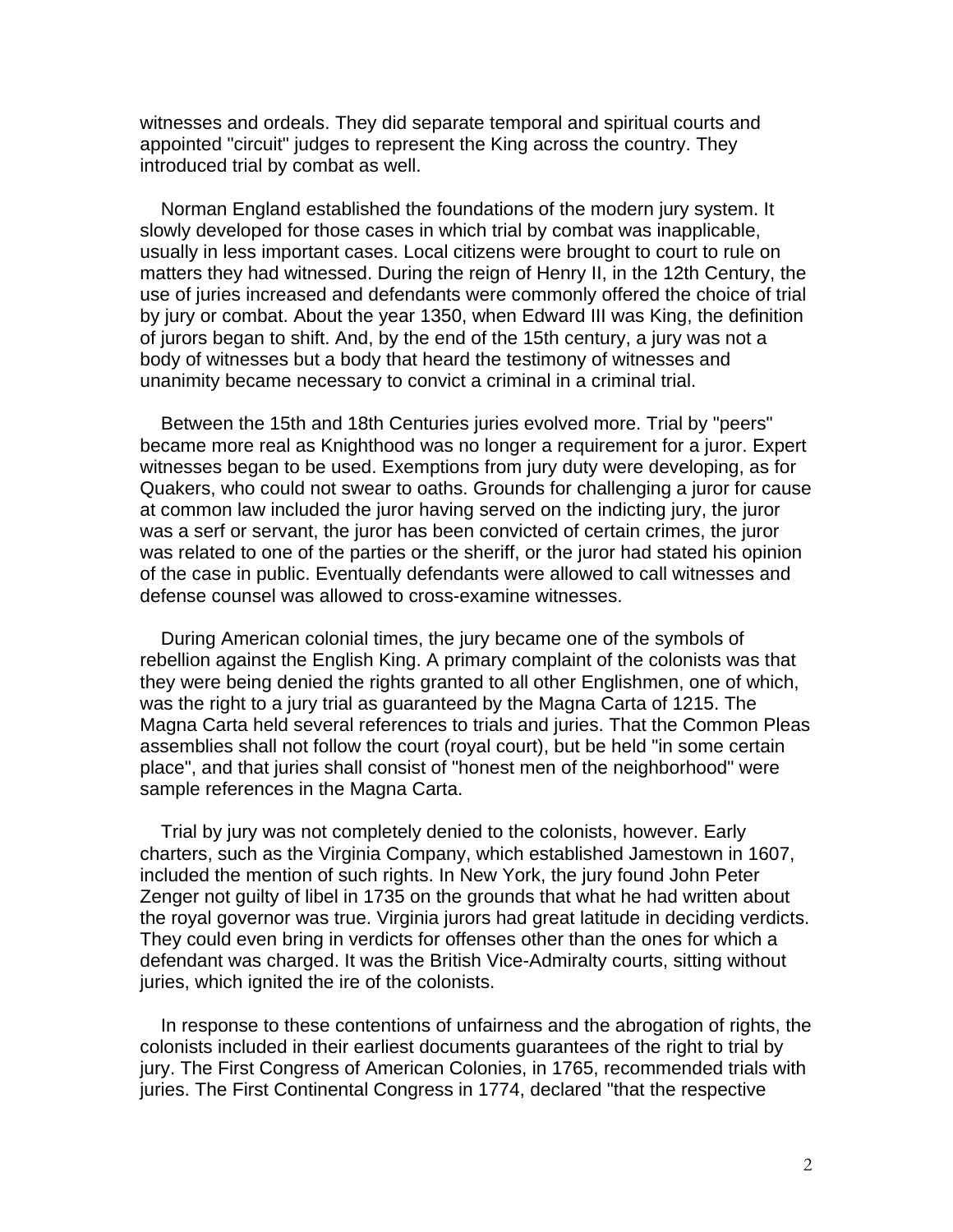colonies were entitled to the common law of England and more especially to the great and inestimable privilege of being tried by peers of the vicinage, according to the course of that law." In the Declaration of Independence, Thomas Jefferson listed among the various complaints against King George, that he had "obstructed the administration of justice by refusing his Assent to Laws for establishing Judiciary Powers", "made judges dependent on his will for appointment for salary", "depriving us in many cases if the benefits of Trial by Jury", and "transporting (defendants) beyond seas for trial". All these, along with other complaints, led to the United States Constitution in 1787, and in 1897 the first ten amendments.

 There are two types of jurors- petit and grand. Petit jurors are sworn to hear evidence in civil and criminal trials and render a verdict. "Petit" jurors are designated as such because fewer people sit on a petit jury than on a grand jury. In McLean County, petit jurors are summoned for one week. Grand jurors, on the other hand, have the duty to receive complaints and accusations in criminal cases, hear the evidence presented by the State and find bills of indictment in cases where they are satisfied there is probable cause to believe a crime has been committed. A grand jury is composed of 16 citizens, and at least 12 members must be present at each session before the grand jury may transact business. Grand jurors in McLean County serve one day a week, for a period of 2 months.

 Jury duty is a right and a responsibility of American citizenship. Juries serve several important purposes: (1) they serve as an arbiter regarding the conflict of facts and evidence as presented at criminal and civil trials; (2) they provide a means by which community values and sentiments are injected into the judicial process; and (3) they help to increase the public's acceptance of legal decisions. Jury duty, along with voting, is one of the primary means by which the average citizen participates in our government. Developing a historical appreciation for the role of juries contributes to willingness and ability of citizens to serve as impartial jurors when called to judge their peers. Use of juries is just one thread running through the historical development of the American judicial system.

#### **DUE PROCESS**

 Along with trial by jury, the guarantees of due process of law are among the firmest bulwarks of our liberty. The value of these guarantees are shown by how our national and state governments have retained them, in strength through each change of status, from colonies to nation, from territory to state.

 Daniel Webster defined due process as "a law which hears before it condemns, which proceeds on inquiry, and renders judgment only after a trial". It is a course of legal proceedings according to the rules and principles established by custom and constitution for the enforcement and protection of the rights of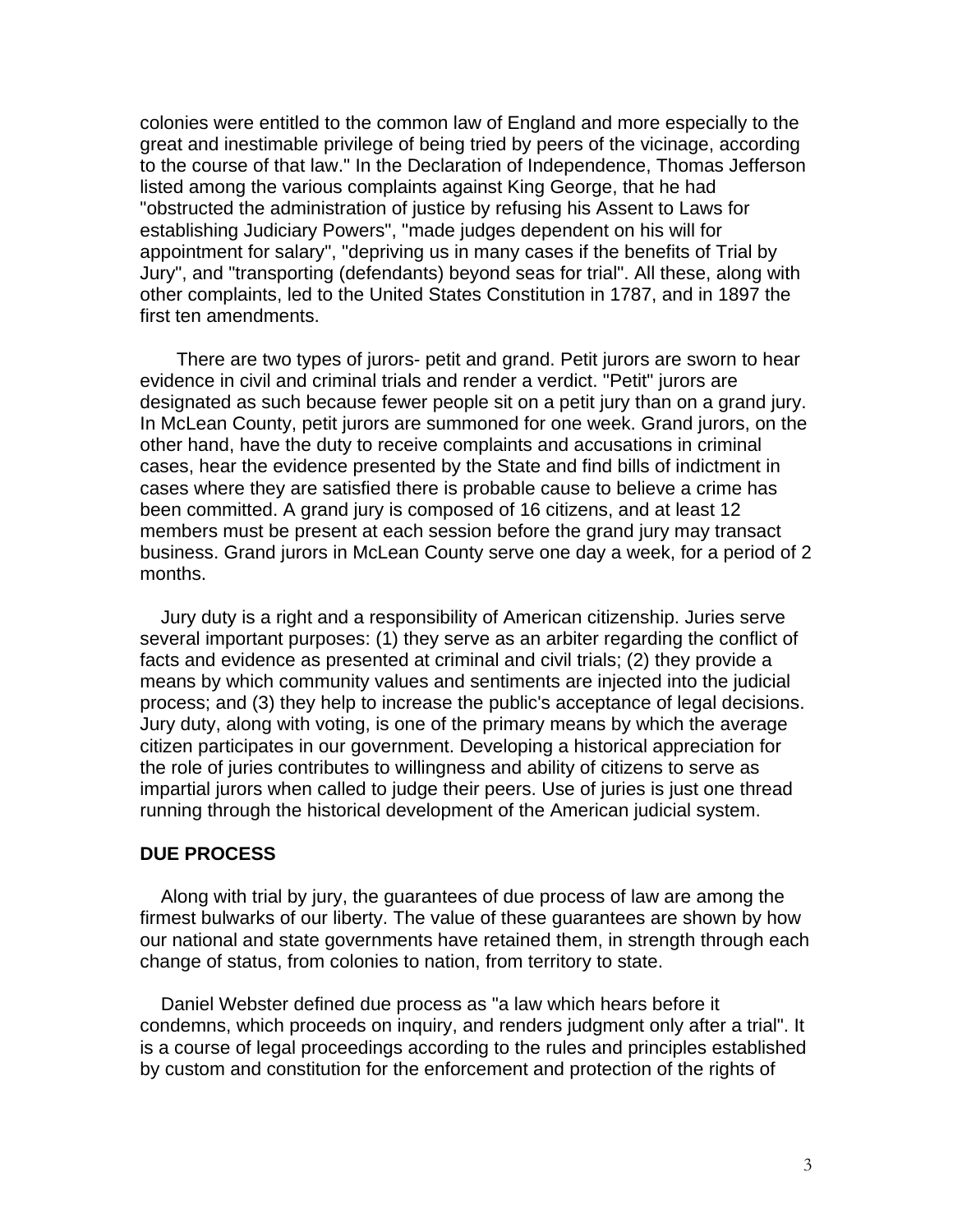private citizens. To give this established course of legal proceedings a valid and competent tribunal is the duty of the courts.

There are two essential elements of due process:

- 1. Notice shall be given to a person that matters concerning him are before the court;
- 2. That person shall be given an opportunity to be heard and defend himself in an orderly proceeding adapted to the nature of the case.

 These mean that no person shall be deprived of life, liberty, property or any right granted him by statute unless the matter involved shall first be adjudicated in a trial or hearing conducted according to the rules for judicial proceedings, and no matter shall be adjudicated without the opportunity for a hearing.

 Due process has been a concern of men determined to establish justice in governments for at least seven and one-half centuries. The Magna Carta, signed by King John of England in 1215, is one of the first historical documents of men demanding rights of their government.

 The elements of due process are contained in the Constitution of the United States (Amendment V and Amendment XIV, Section 1), as well as in the State of Illinois Constitution (most recently, 1970 Constitution, Article I).

 Due process is one of our basic American Constitutional rights. For our democratic government to survive and prosper and for their own protection, citizens must understand and value these rights. Aside from all else "due process" means fundamental fairness, and this is important for a judicial system that purports to function with integrity and honor.

## **COMMON LAW**

 Common law is court-made law, and differs from statutory law which is made by legislative bodies. Court-made law develops and is passed on to future courts through the decisions and opinions of judges hearing cases. Common law derives its authority from the uses and customs of time, or from the judgment or decrees of courts recognizing and enforcing such uses and customs.

 Common Law is especially recognized as the ancient unwritten law of England. In the 11th and 12th Centuries' the English King resolved disputes with the aid of advisors at his court. Formal judicial courts began to develop during the 16th and 17th Centuries, and the judges of these courts studied earlier decisions for guidance. Established decisions came to be called the common law. This form of judicial lawmaking is still used in the England, and the United States, who adopted this policy from the English.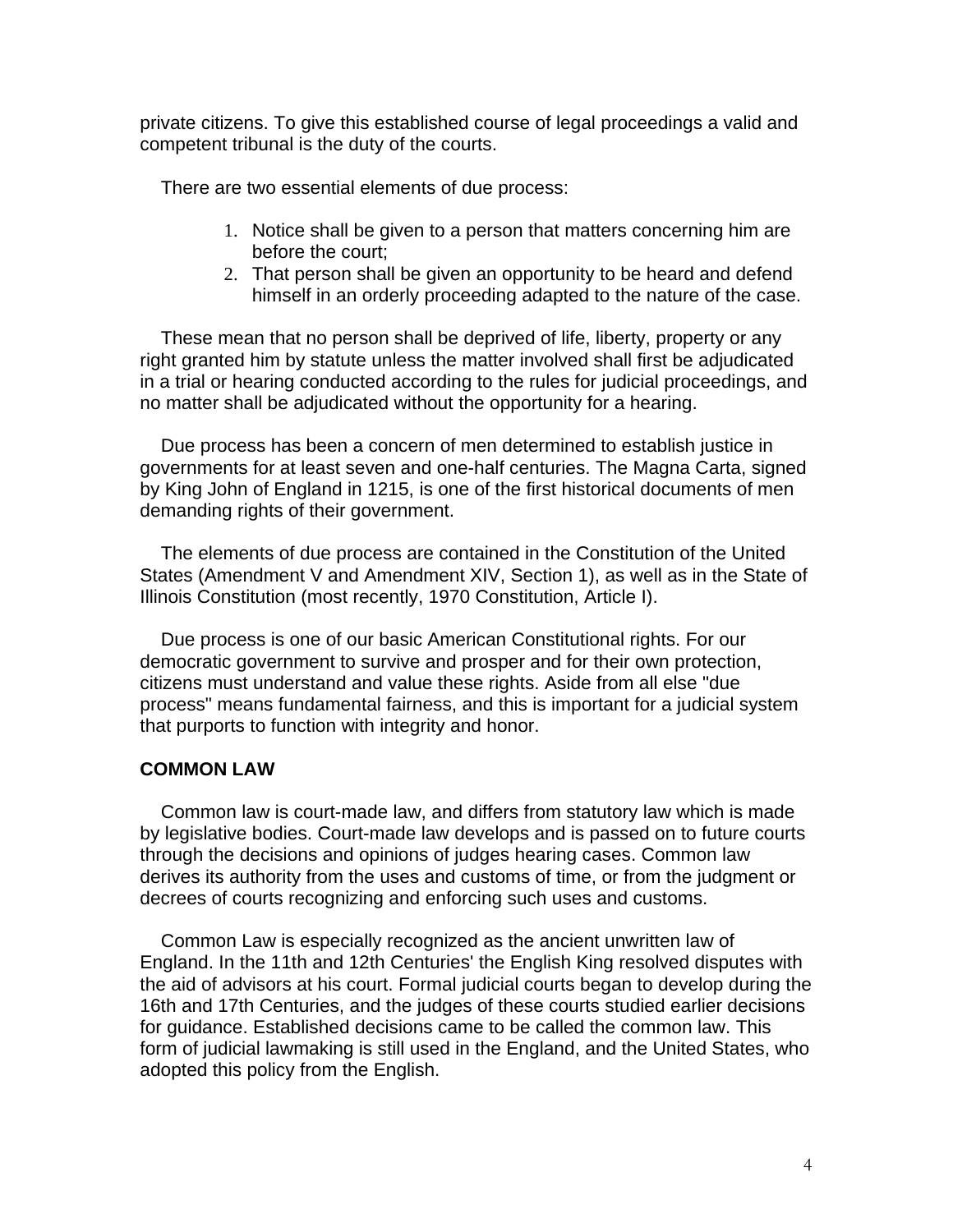#### **ADVERSARIAL SYSTEM**

 The development and maturation of the adversary system as it exists in American courts today can be traced to the rising importance of the jury during medieval England. As the jury replaced trial by combat, it also changed from a body of witnesses to an impartial body of fact-finders. As the jury became neutral, the parties to a case adopted the role of adversaries.

 The term "adversary" implies two conflicting parties. In American courts those two parties are the plaintiff and defendant. These parties present to the Court all the evidence and testimony they can find, in the most persuasive manner allowable, in order to achieve a decision favorable to their interests. The attorneys serve as advocates, and the judge sits as a neutral "referee."

 In all Courts, each side is bound by many rules as to how the case may be conducted. These rules are meant to ensure fair and consistent treatment for all parties, in all cases, across all situations. This adherence to rules and procedures is a hallmark of the adversary system, unlike the inquisitorial system, for example, in which few technical rules of evidence exist. The inquisitorial approach is less sensitive to claims concerning individual rights. An inquisitorial style is less likely to serve as a check on government powers, the role American Courts play in our system of checks and balances.

 The function of the American Courts are to inquire into the truth of the matter and establish guilt or innocence. And that all defendants in United States Courts are considered innocent until proven guilty, is one of the most important fundamentals of the American judicial system. The adversary system, allowing each side equal access to a neutral body is the method by which our courts uphold this ideal.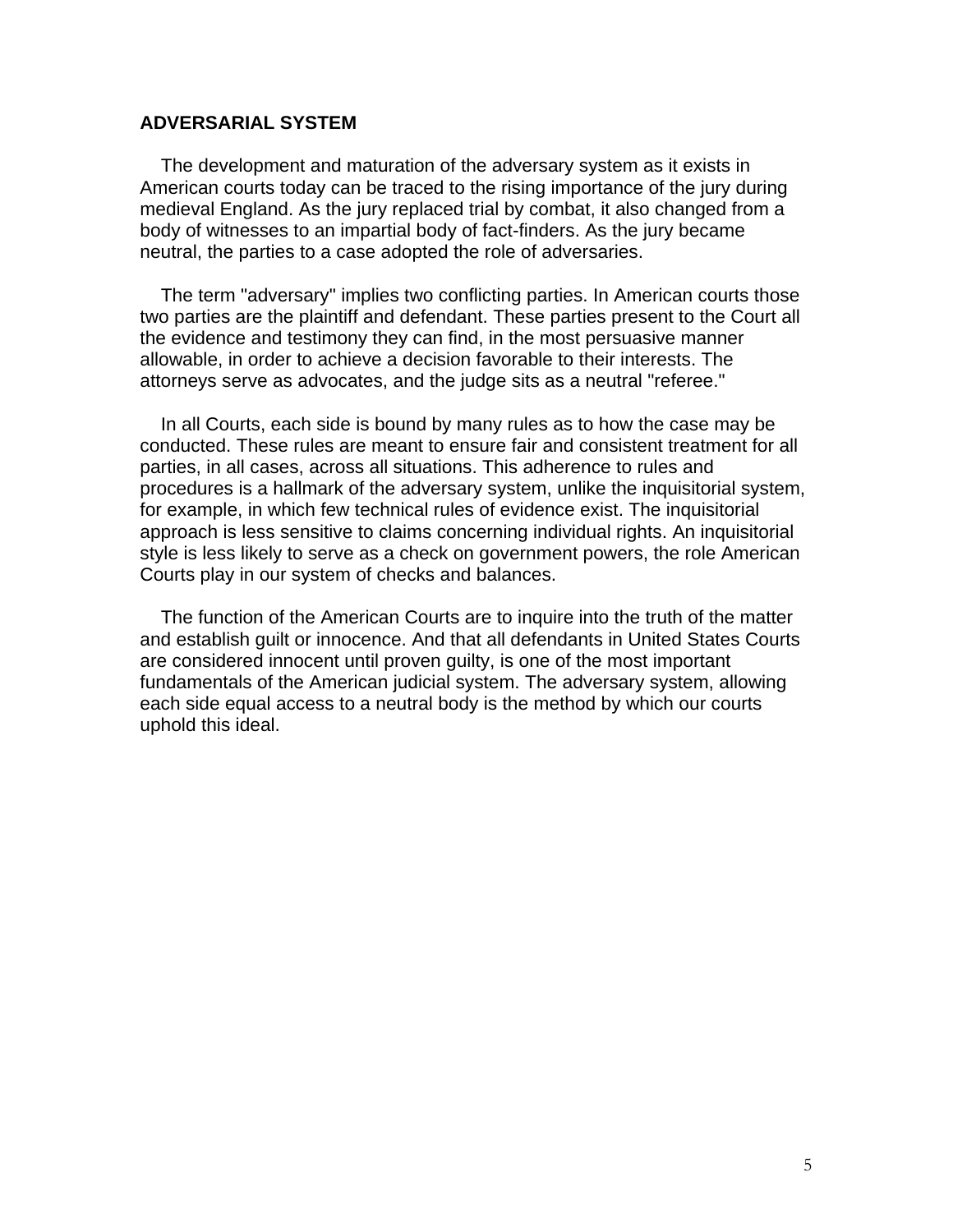## **History of the Illinois Courts**

### **ILLINOIS, PRE-U.S. HISTORY**

 The Indian tribes dwelling in what was to become Illinois had communal codes of conduct and simply structured judicial systems. Occurrences of misconduct were ruled upon by representatives of the extended family, the clan, tribe or nation, depending upon the nature and extent of the violation. All decisions were made by these leaders, and all decisions had to be unanimous. There was no court of appeal.

 European settlers began to penetrate into the area, drawn initially by the fur trade. Spain first claimed the territory, but the French were the first settlers. In 1699 the French established the Commandery of Illinois, and placed the area under the control of the Governor of Louisiana. The Commandant of Illinois appointed town commandants, or judges, for each settlement. These officials tried minor cases; the Commandant of Illinois had jurisdiction over major civil and criminal cases. In 1722 a Provincial Council was established to exercise original jurisdiction in both civil and criminal cases. This is the first record of any court in Illinois.

 In the Treaty of Paris in 1763, France ceded all land east of the Mississippi River and south of the Great Lakes to Great Britain. Unsuccessful attempts to impose English common law on the French inhabitants led to the resumption of the "Custom of Paris. Each town had a board of arbitrators to hear civil cases and a judge, who heard all other cases. Friction between the French settlers and the English officials interfered with the administration of justice for some time after 1763.

 Col. George Rogers Clark claimed the Illinois Territory as part of the Republic of Virginia in 1778. Seven men were elected as judges in each settlement. A majority of four was needed for a decision. Col. Clark served as the Court of Appeal. In 1779, John Todd was appointed County Lieutenant for Illinois. He reorganized the courts into three districts with the seats of government in Kaskaskia (Randolph County), Cahokia (near St. Louis) and Vincennes (now in Indiana). Each district had six elected judges, who met monthly, or as needed. English common law was growing in influence. For example, jury trials and imprisonment for debt became common. The courts of Illinois County functioned with the same jurisdiction as the courts of any Virginia county.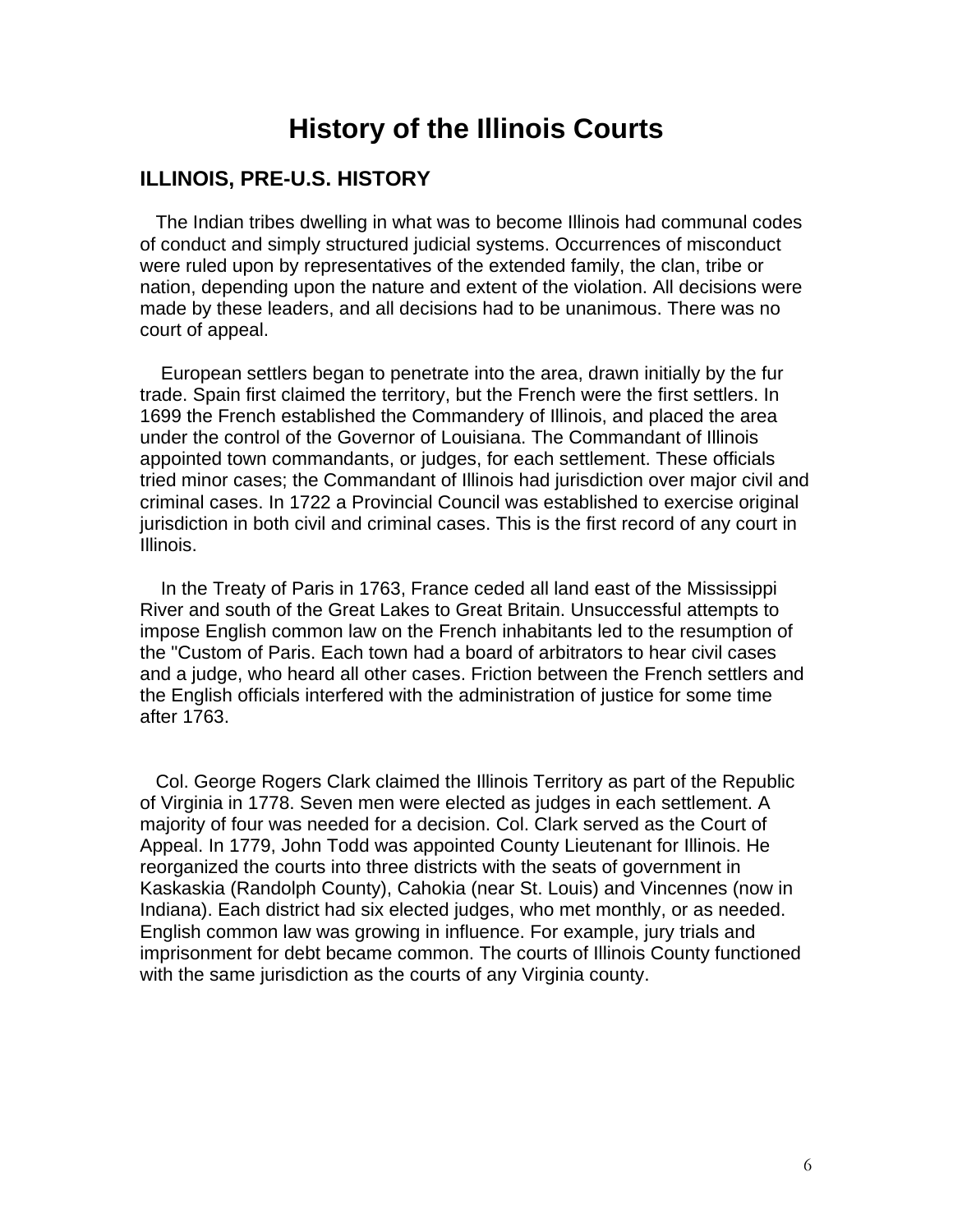#### **ILLINOIS, EARLY U.S. HISTORY**

 Between 1784 and 1786 Virginia and other states claiming territory in the Midwest relinquished their claims in favor of the new United States of America. The area was governed under the Northwest Ordinance of 1787. The next several years were chaotic as French, English and American inhabitants contended over the form the regional government would take. Each settlement was virtually independent.

The Northwest Territory was under the jurisdiction of a General Court of three judges. The judiciary, along with the governor appointed by the U.S. Congress, served as the territorial legislature. The judges sat in cases of both original jurisdiction in major criminal cases and as the Court of Appeals. The three judges could act individually and rode circuit in the districts.

 In 1800 the Indiana Territory was established from the Northwest Territory and basically continued the same judicial system.

 Strong anti-slavery feeling in the western section of the Indiana Territory led to the creation of the Illinois Territory in 1809. This territory contained the present states of Illinois and Wisconsin. The new Governor, Ninian Edwards, divided the new territory into three judicial districts and continued the same practices as under the Ordinance of 1787 and the Indiana Territory. The governor and three judges continued to act as a legislature until 1812, when a General Assembly was established.

 The Supreme Court of Illinois was established in 1814. At this time, the General Court and the Court of Common Pleas were abolished in favor of County Courts. General civil and criminal jurisdiction was given to individual Supreme Court judges, who were required to ride the circuits.

### **THE ILLINOIS CONSTITUTION OF 1818**

 Illinois became a state in April 1818. Article IV of the new Constitution described the judicial system. A Supreme Court of four judges was established, and three of the four Supreme Court judges constituted a quorum. The first Supreme Court judges were to ride circuit until their term expired in 1824 and, with the exception of these first judges, all judicial tenure was based on good behavior. The court had appellate jurisdiction except in cases of revenue, mandamus, habeas corpus and impeachment. The judges of the Supreme Court were appointed by the General Assembly and a judge could be removed by a two-thirds vote of the General Assembly. A circuit court judge had original jurisdiction in his respective circuit over all civil matters and in chancery where the debt or demand was more than \$20, and all cases of treason, other felonies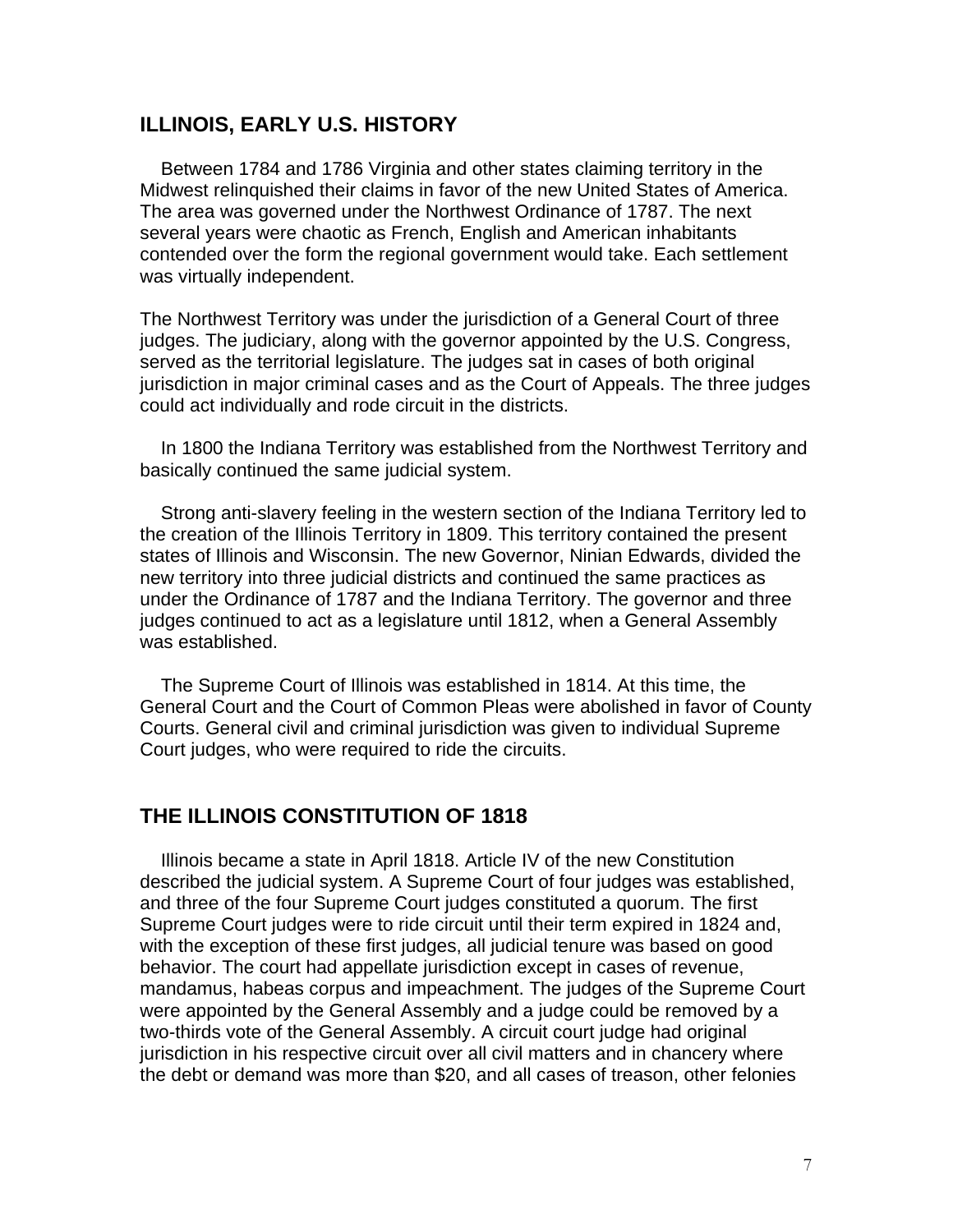and misdemeanors. The legislature appointed new judges with no fixed term and they also had the power to remove any judges from the bench.

 In 1824 the General Assembly appointed the new Supreme Court judges. Five Circuit Courts were created and five judges were appointed to hold court in the circuits. However, in 1827 they were legislated out of existence and the four Supreme Court judges were again required to hold Circuit Court in four circuits. In 1829 a fifth circuit was created north of the Illinois River and a Circuit Court judge was appointed by the General Assembly to hold court in that circuit. In 1835 the General Assembly appointed Circuit Court judges for all five circuits and the Supreme Court was again freed from circuit responsibility. Also a sixth circuit and judgeship was established.

 By 1838 there were nine Circuit Courts and nine Circuit Court judges in Illinois. This system continued until the judiciary of the state was, again, reorganized in 1841. At that time, all circuits and Circuit judges were, once more, legislated out of existence. Five new Supreme Court judges were appointed to supplement the existing four judges. This enlarged Supreme Court was reassigned to Circuit Court duties and this system remained unchanged until 1848 when the second Illinois Constitution was adopted.

 Justices of the Peace Courts were established on a county basis by the General Assembly in 1819 and were reorganized in 1827. They had jurisdiction in their counties over all civil suits for debt and demand not in excess of \$100, and forcible entry and detainer cases. In criminal cases, their primary jurisdiction was over all assaults, battery, affrays, and over larceny committed by Negroes (slave or free). At this time, the northeast corner of Illinois was in Peoria County. One of the earliest Justices of the Peace, 1827, was Billy Caldwell, or Sauganash, a Potawatomi Chief with an Irish father. In general, local relations between the Indians and white settlers were peaceful.

 The Constitution of 1818 gave the General Assembly power to create courts of inferior jurisdiction known as Circuit Courts. The presence of these courts were totally dependent upon the legislature and were legislated into and out of existence three times in twenty years. Since the General Assembly had the power to appoint and remove all judges, including Supreme Court judges, an established judicial system was unable to take root in Illinois. This judicial inadequacy was a major cause for the drafting of the 1848 Constitution.

## **THE ILLINOIS CONSTITUTION OF 1848**

 Article V of the Illinois Constitution of 1848 established a Supreme Court of three judges with two of the three constituting a quorum. Election was by popular vote with one judge of three elected from each of the divisions of the state (Northern, Central and Southern) for a nine-year term. The Supreme Court had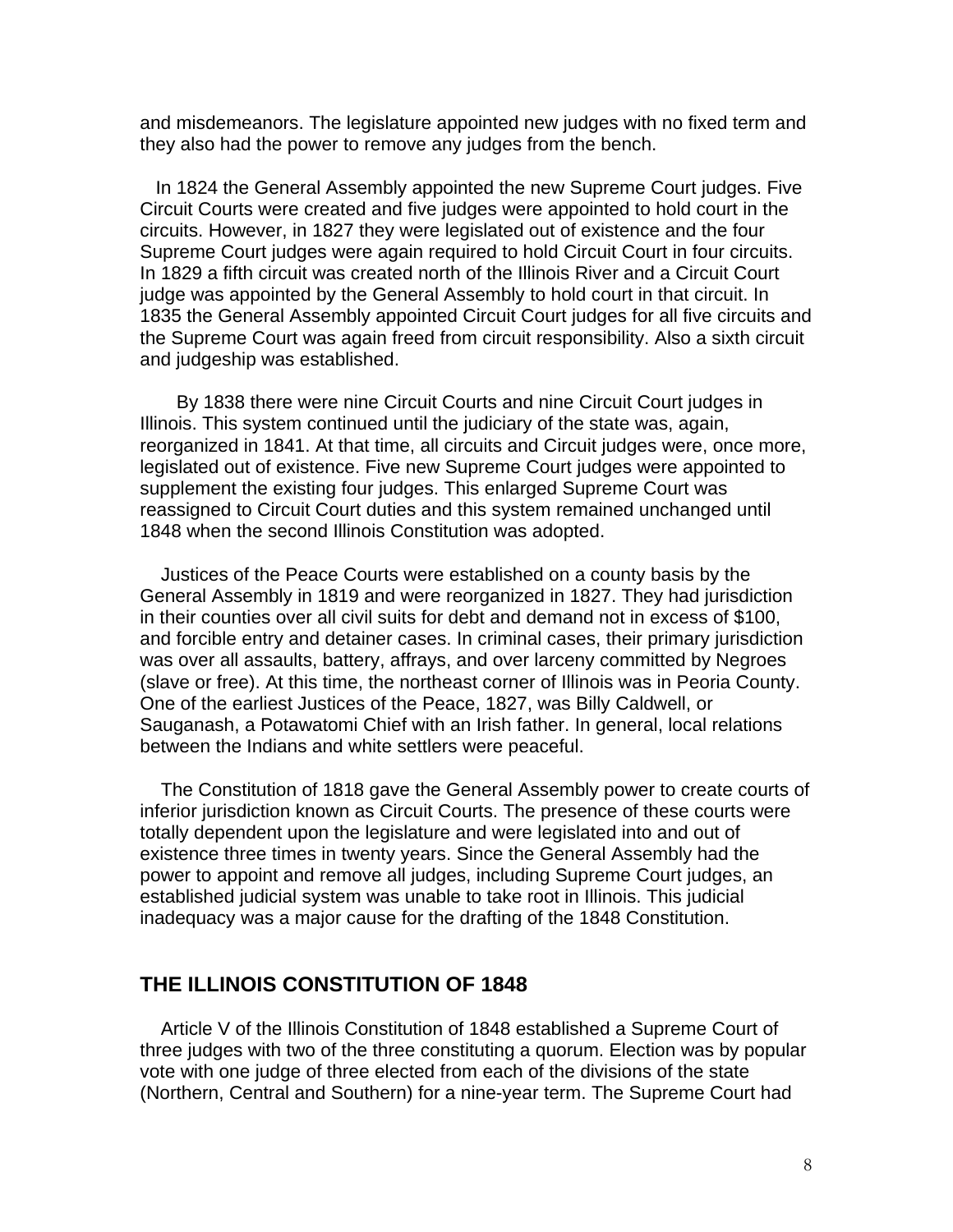original jurisdiction in cases of revenue, mandamus, habeas corpus, and impeachment, and appellate jurisdiction in all other cases and was to convene once annually in each division.

 The Constitution of 1848 established nine circuits and each circuit was to elect one judge for a six-year term. The Circuit Court was required to hold two or more sessions annually in each county. It had jurisdiction in all cases at law and in equity and all cases on appeal from inferior courts.

 The constitution and subsequent legislation established a County Court in each county with one County Court judge who had a four-year term. The court had jurisdiction in all probate cases, civil cases involving not more than \$100, forcible entry and detainer, and criminal cases of assaults, battery, affrays, larceny in the cases of Negroes (free or slave), and jurisdiction concurrent with the Circuit Court for sale of real estate of deceased persons.

 The two decades following the enactment of the Constitution saw a great population increase in Illinois, especially in the previously sparsely settled areas of the north. Article V, Section 1 provided "that inferior local courts of civil and criminal jurisdiction may be established by the General Assembly in the cities of this state, but such courts shall have uniform organization and jurisdiction in such cities." Consequently, in 1854 the General Assembly established the elected position of Police Magistrate for a term of four years in each town and city as follows: one position for 6,000 or less inhabitants; two positions for 6,000 to 12,000 inhabitants; and three positions for more than 12,000 inhabitants. Although Justices of the Peace Courts and Police Magistrate Courts had the same jurisdiction, they were not courts of record. Therefore, any appeals were heard as new trials in Records Courts, which were located in Chicago, Aurora, Elgin and other growing cities. These courts were known as Courts of Common Pleas and had jurisdiction concurrent to the Circuit Court.

 The Constitution of 1848 had established a rural judicial system, which, due to growth, quickly became inadequate. In 1868 a convention wrote an entirely new constitution for a part urban, part rural state. This new Constitution of 1870 remained the law of the State of Illinois until the adoption of the 1970 Constitution.

## **THE ILLINOIS CONSTITUTION OF 1870**

 The Constitution of 1870 spelled out the new judicial system in Article VI. The Supreme Court was comprised of seven judges whose terms of office were nine years. Four judges constituted a quorum and the concurrence of four was necessary for decision. It had the same jurisdiction as it had under previous constitutions and was to hold annual terms as established by the 1848 Constitution. The state was divided into seven districts for election of the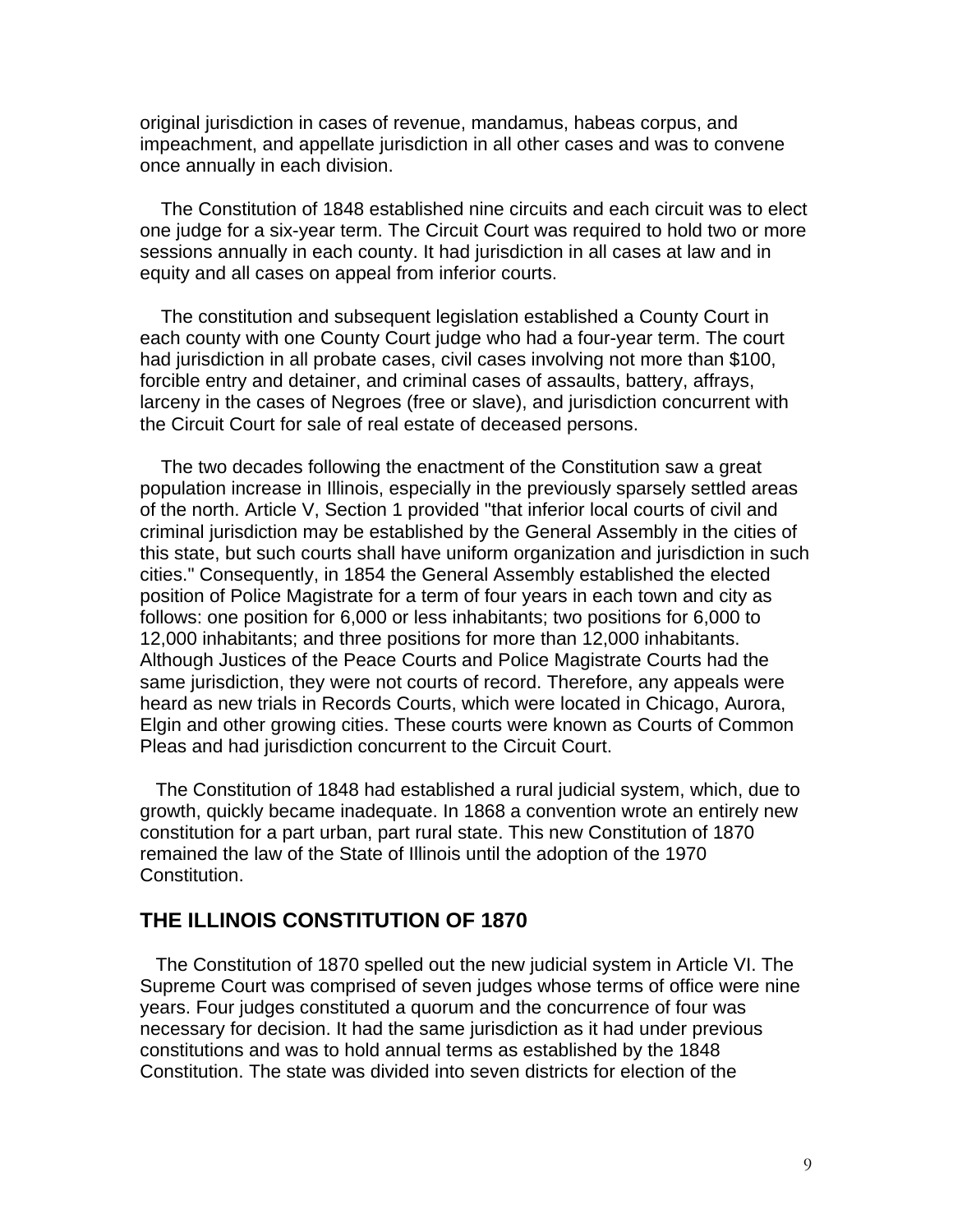Supreme Court judges. These districts could be changed by law to maintain equality in population, but must be composed of contiguous counties.

 In 1879, legislation was enacted requiring that terms of the Supreme Court were to be held only in Springfield. The Court was given authority to make rules regulating practice for the judiciary in Illinois. It also provided that the Supreme Court submit reports to the Governor on the deficiencies and problems of the laws in Illinois and suggest bills to the General Assembly designed to solve these problems. Combined with Article VI, Section 11, which provided for the establishment of an Appellate Court, we can discern the development of the Supreme Court as a body established for initiating, improving and interpreting the laws of Illinois. No longer was the Supreme Court to be a traveling Appellate Court.

 The Constitution provided for the establishment of an Appellate Court by the General Assembly after 1874. Four such courts were established in 1877. The first was in Cook County, the second was in the rest of the Northern Division, the third was in the Central Division and the fourth was in the Southern Division. Each court consisted of three judges appointed by the Supreme Court from the Circuit Court, or in the case of Cook County, from the Superior Court. They were appointed for three years and held two court terms annually. Two judges were a quorum, and the concurrence of two was necessary for a decision. The jurisdiction of the court was appellate only.

 By Act of Legislature of March 28, 1873, judicial districts were organized in accordance with the 1870 Constitution. Twenty-six circuits were formed, exclusive of Cook County, which formed its own circuit. The circuits were to be as equal as possible in population, economy and territory, and consist of contiguous counties.

 The constitution, again, provided for County Courts in each county. One judge was to be elected to that position for a four year term; however, where it was expedient to do so the General Assembly could create a district of two or more counties under the jurisdiction of one judge. This court was to be the county court of record.

 The constitution of 1870 and subsequent legislation in 1877 and 1881 established Probate Courts in counties where the population was over 70,000. Judges of these courts had four-year terms. In 1903 an act of the General Assembly provided that the probate judges and county judges may hold court for each other and perform each other's duties.

 The constitution also provided for the continuation of Police Magistrates and Justices of the Peace.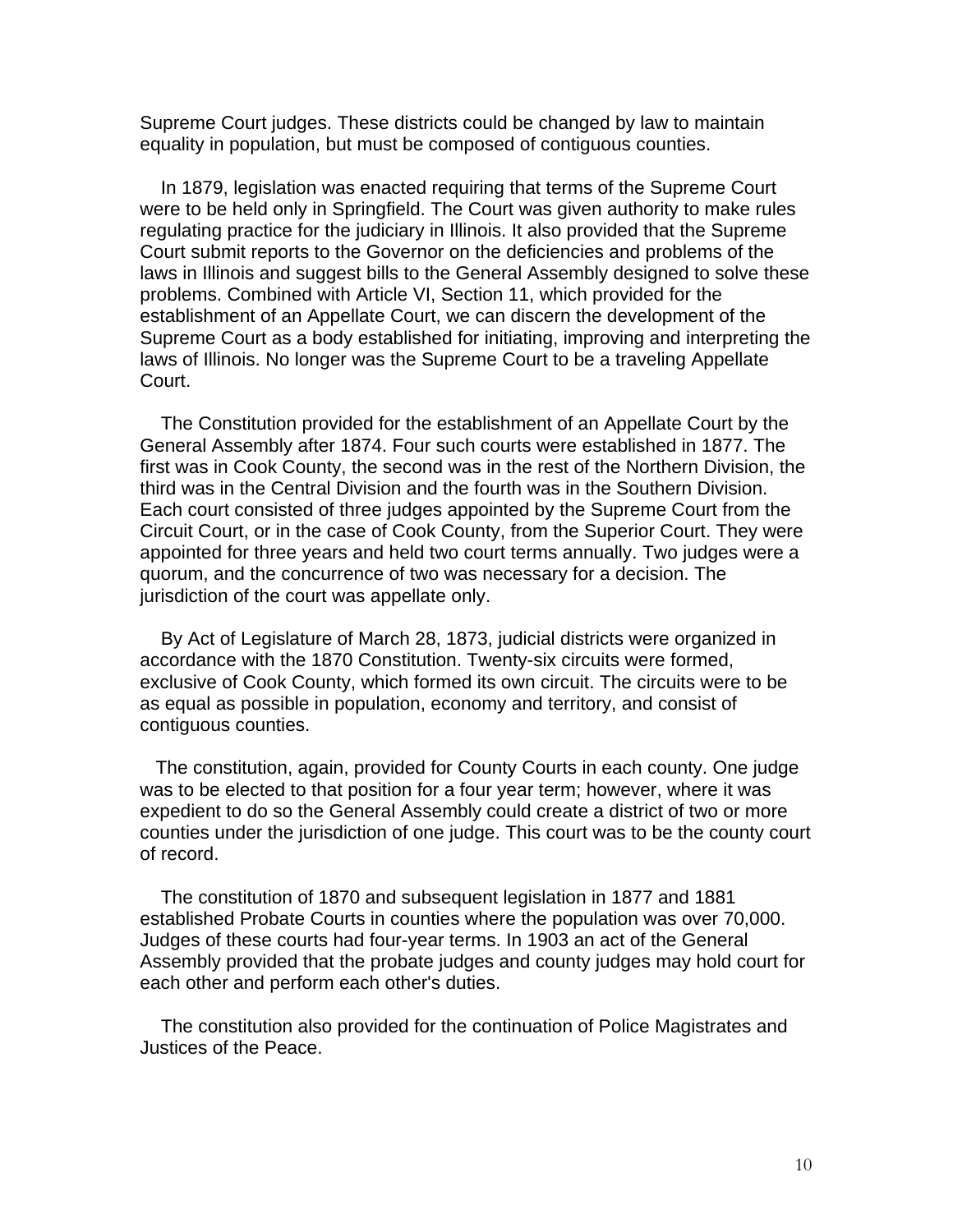In 1901 an act was approved concerning courts of records in cities. It was amended in 1901, 1911 and 1913. It permitted from one to five judges in each City Court. However, the number of judgeships could not exceed one for every 50,000 inhabitants. The court could be established only in cities of at least 3,000 inhabitants. The judges were given four-year terms. These courts had jurisdiction concurrent with the Circuit Court, except in cases of treason and murder.

 In 1903 an administrative agency called a Court of Claims was established in Illinois to hear all cases of claims of any nature against the state. Three judges were appointed to the court by the governor.

 Dissatisfaction with the Justices of Peace and Police Magistrate system became so serious that a 1904 amendment to the constitution abolished Justices of Peace, Police Magistrates and Constables in the City of Chicago and limited the jurisdiction of all other Justices of the Peace, Magistrates and Constables in Cook County to the area outside the City of Chicago. It also permitted the establishment of a Municipal Court in Chicago.

 Legislation in 1905, 1906 and 1907 established the Municipal Court of Chicago with jurisdiction in civil claims for money or property and in non-felony criminal cases. The court was created to meet the special needs of a rapidly growing urban area. Legislation approved in 1899 and amended in 1907 established a Juvenile Court (later called the Family Court) in Cook County. One judge of the Circuit Court was to hear all cases involving persons under the age of 21 termed by the act as dependent, neglected or delinquent. This act was the first of its kind in any state.

 These specialized courts demonstrated the needs of a growing population and the developing independence, importance and responsibility of the courts in Illinois. They were very functional, but the problems caused by the creation of new courts for new needs soon outweighed the advantages.

 Many of these specialized courts had overlapping jurisdiction causing organizational and administrative problems. There was no real administrative authority to unify, coordinate and supervise the various courts and judges. A unified court system was needed.

## **THE JUDICIAL ARTICLE OF 1964**

 Under the Judicial Article of 1964 the judicial power of Illinois was vested in a Supreme Court, and Appellate Court and Circuit Courts. On the trial court level all courts other than the Circuit Courts were abolished and all their jurisdiction, judicial functions, powers and duties were transferred to the respective Circuit Courts.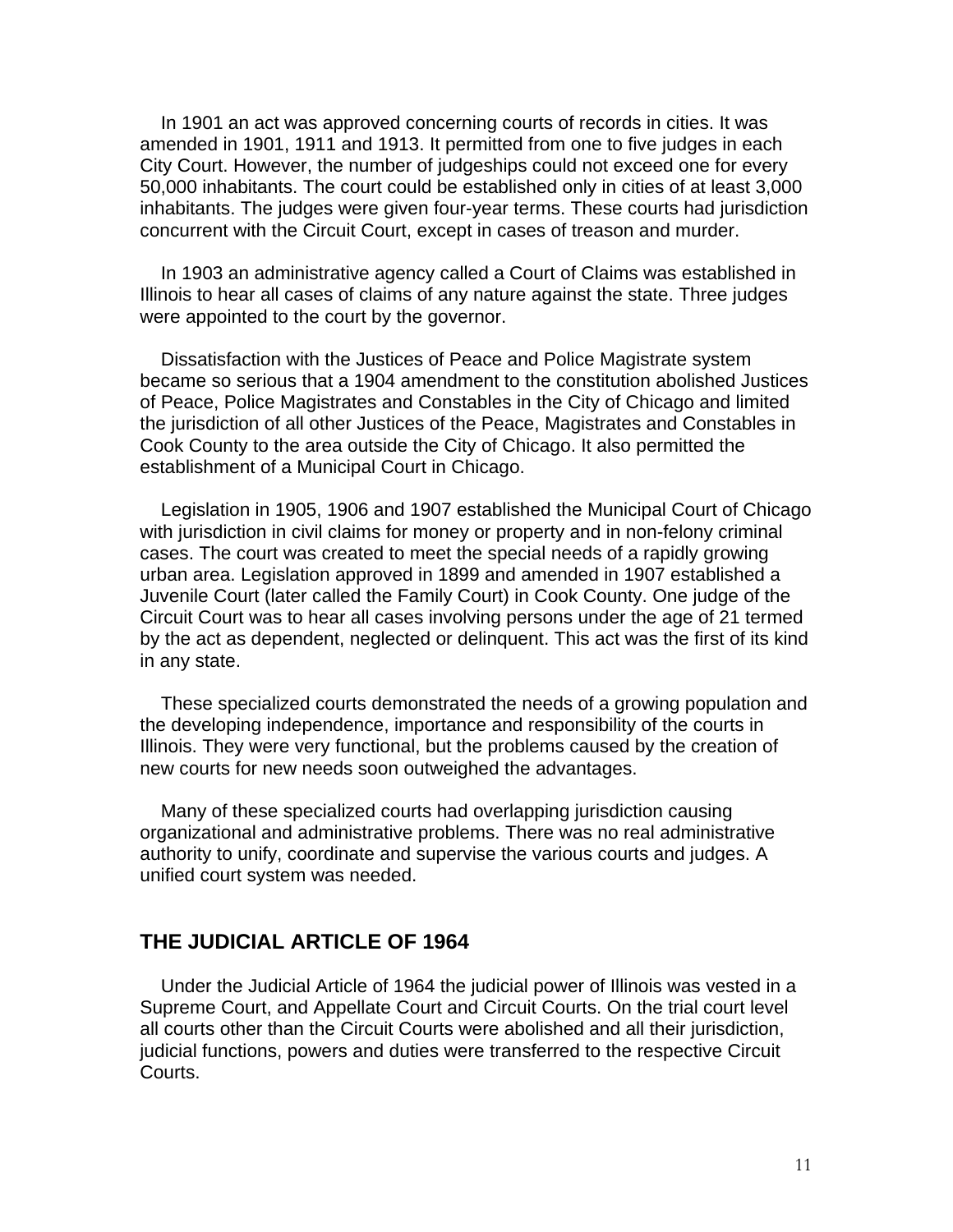The Supreme Court was composed of seven judges, elected from five judicial districts. Cook County was the First Judicial District. The remainder of the state was divided into four Supreme and Appellate Districts. Three Supreme Court judges were elected in the First Judicial District. One was elected from each of the other judicial districts. Four judges constituted a quorum and concurrence of four was necessary for a decision. Judges of the Supreme Court were elected for ten-year terms. The Supreme Court exercised original jurisdiction in cases relating to revenue, mandamus, prohibition and habeas corpus. It had appellate jurisdiction in all other matters. Appeals would go from the Circuit Court directly to the Supreme Court in cases involving revenue, a question arising under the federal or state constitutions, habeas corpus or appeal by the defendant from sentence in capital cases.

 The Supreme Court was given the authority to establish rules for trial procedure. In fact, general administrative authority over all courts was vested in the Supreme Court to be exercised by the Chief Justice who was selected for a three-year term by the members of that court. To assist the Chief Justice in this task, the Article provided for an administrative director and a staff. In this Article the increased attention of the Supreme Court to the development, interpretation and administration of law in Illinois can be discerned.

 The Appellate Court was organized in the same five judicial districts as the Supreme Court. It consisted of twenty-four judges, twelve in the First District (Cook County), and three in each of the other four districts. Appellate Court judges were elected for ten-year terms. Concurrence of two judges was necessary for a decision.

 All final judgments of the Circuit Court except those directly appealable to the Supreme Court and acquittals on the merits in criminal cases were, as a matter of right, appealable to the Appellate Court in the district in which the Circuit Court was located. To assure a complete determination of any case being reviewed, the Appellate Court was empowered to exercise any necessary original jurisdiction. Appeals from the Appellate Court were to the Supreme Court in cases where a question arose concerning the state or federal constitution for the first time, as a result of the action of the Appellate Court, or when a division of the Appellate Court certified that the case was of such importance that it should be decided by the Supreme Court. In all other cases the Appellate Court was the last court of appeal unless the Supreme Court granted leave to appeal.

 The Article provided that the state should be divided into judicial circuits of one or more contiguous counties. There were 21 such multi-county circuits. Cook and DuPage counties were single county circuits until 1985 when Will County also became a single county circuit.

 Section 8 of the Article provided that judicial circuits should be established from time to time by law. The Article specified no maximum number of circuits;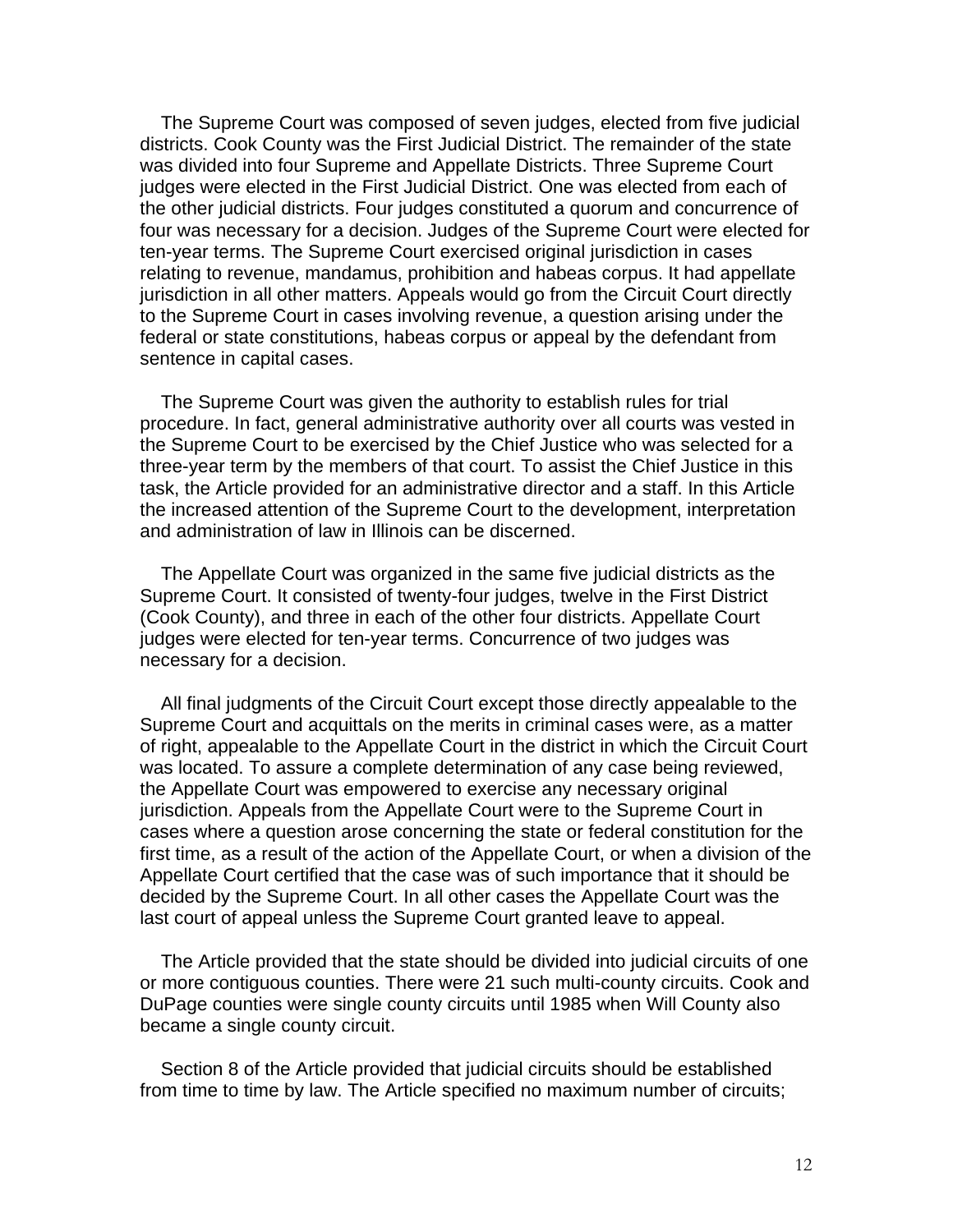and therefore, it was flexible for meeting further needs. There was only one Circuit Court in each circuit. This court had "unlimited original jurisdiction of all justifiable matters". By giving jurisdiction to the Circuit Courts and establishing only one Circuit Court, the Article avoided and eliminated the problems of complex and often overlapping jurisdiction and all the legal problems that stemmed from the numerous courts of special jurisdiction which had grown up during the previous years.

 The Circuit Courts had three categories of judges: Circuit Judges, Associate Judges and Magistrates. The Circuit Judges had the full jurisdiction of the Circuit Court, and the power to make the rules of the court. They were elected on a circuit-wide basis. One Circuit Judge was elected by the Circuit and Associate Judges as Chief Judge of the Circuit. He was the manager of the Circuit with general administrative authority in his Circuit subject only to the authority of the Supreme Court. He assigned cases, assigned duties to court personnel, and determined time and place of court sessions.

 Associate Judges had the full jurisdiction of the Circuit Court. They voted for the Chief Judge but they did not have rule making authority and could not be selected as Chief. There had to be at least one Associate Circuit Judge elected in each county of the state. Both Circuit Judges and Associate Judges had sixyear terms.

 Magistrates were appointed by the Circuit Judges and served at their pleasure, without terms. While they had the full jurisdiction of the Circuit Court, only certain cases were assignable to them. This assignability was determined by law. The law enabled the Supreme Court to expand the matters assignable to lawyer magistrates. The Chief Judge could further limit and determine which matters were assigned to Magistrates in his circuit. Magistrates generally were assigned civil cases when the amount of damages or the value of personal property claimed did not exceed \$15,000; and quasi-criminal and criminal cases, generally, where the maximum punishment did not exceed a fine of \$1,000 or imprisonment for one year or both. Magistrates also were assigned internal administrative duties within the court. The authorized number of magistrates to be appointed was proportionate to the population. In addition to the number of magistrates authorized by statute, the General Assembly empowered the Supreme Court to allocate the appointment of 40 Magistrates to the circuits upon a showing of need.

 The Judicial Article of 1964 introduced important innovations in the Illinois Judicial System. Under Section 11 of the Article, judges, once elected, were permitted to run for reelection not as members of a political party or against a candidate, but on their own record. The electorate voted yes or no on retention of the individual judge, and the judge had to receive a majority to be retained. Section 10, however, provided for the initial selection of judges by party ballot. Any candidate who ran for an elective judicial office for the first time was required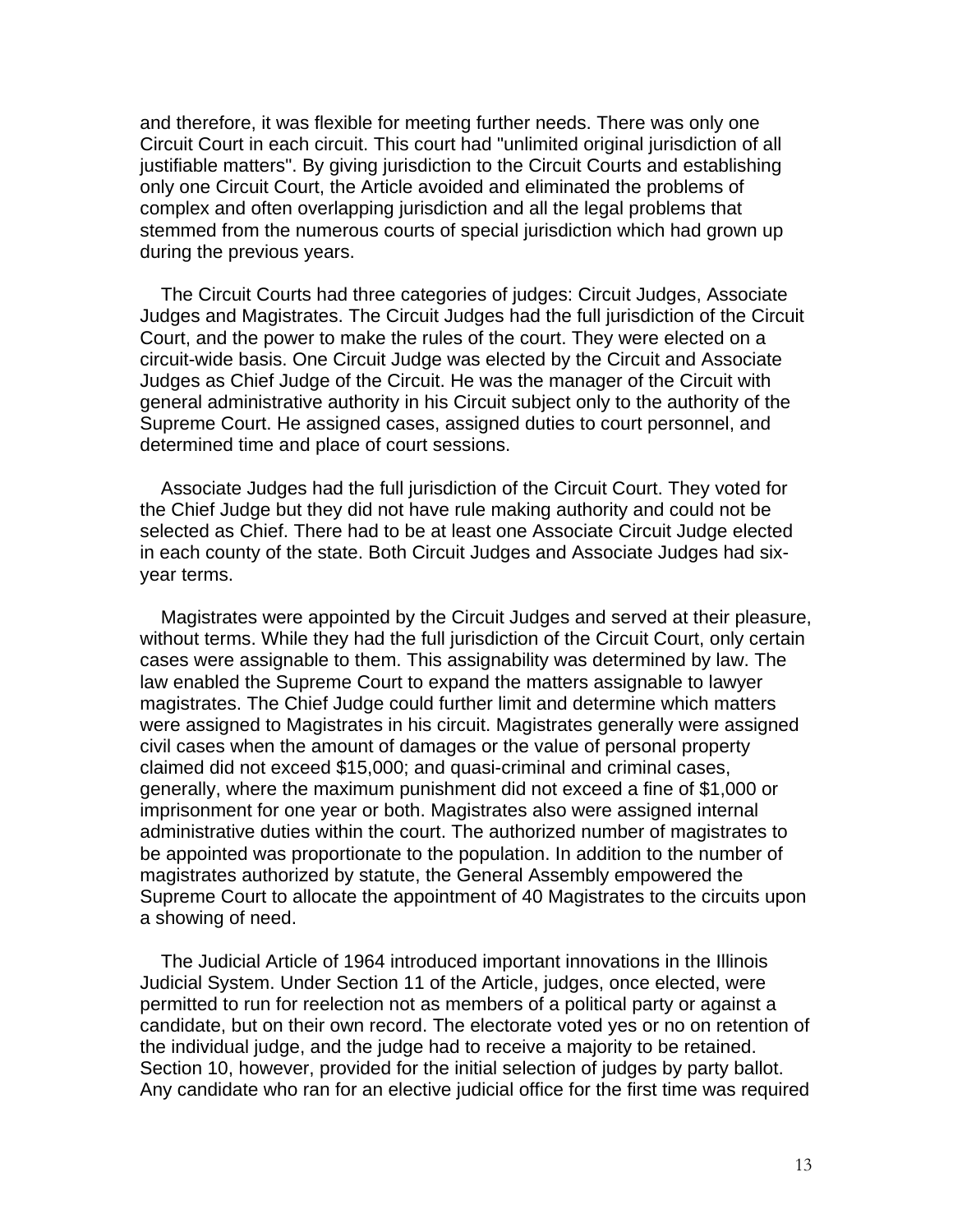to be "nominated by party convention or primary and elected at general elections..."

 Section 16 provided that judges could not "engage in the practice of law or hold any office or position of profit under the United States or this state or any other municipal corporation or political party". Section 15 also stated that no person could be eligible for the office of judge unless he was a citizen and licensed attorney at law of this state and a resident of judicial district, circuit, county, or unit from which elected. This was a clear attempt to establish a judiciary as a full time profession in Illinois, and to raise its efficiency, objectivity, and effectiveness.

 Section 18 established a commission of judges composed of one Supreme Court, two Appellate Court judges selected by the Appellate Court, and two Circuit Judges selected by the Supreme Court with the power to retire for disability or to suspend or remove any judge from office for cause. Thus, the judiciary rendered judgment on its own members rather than having the General Assembly exercise that authority.

 The Supreme Court was further required to report annually to the General Assembly. Here again provisions were made to develop the judiciary as an autonomous professional and independent arm of government cooperating with, but not dominated by, the General Assembly.

### **THE JUDICIAL ARTICLE OF 1970**

 Illinois has the distinct advantage of not only having one of the first truly unified court systems in the nation, but also having had the opportunity in the 1970 Constitution of refining and improving that system after a trial period. The 1964 Judicial Article established a model court system of simplicity, efficiency, and flexibility. After seven years of scrutiny and analysis this successful system was modified to eliminate some of the minor flaws. Illinois now has a judicial system to meet the needs of its citizens, a system built on tradition but designed with flexibility to accommodate future needs as well.

 The Judicial Article of the Illinois Constitution of 1970 (Article VI) provides for a unified, three-tiered judiciary, comprising of the Circuit Courts, the Appellate Courts, and the highest Court in the State, the Illinois Supreme Court. Cases are normally channeled to the Supreme Court from the Appellate Court, but in cases where a Circuit Court has imposed a sentence of death, the law provides for an appeal directly to the Supreme Court, bypassing the Appellate Court.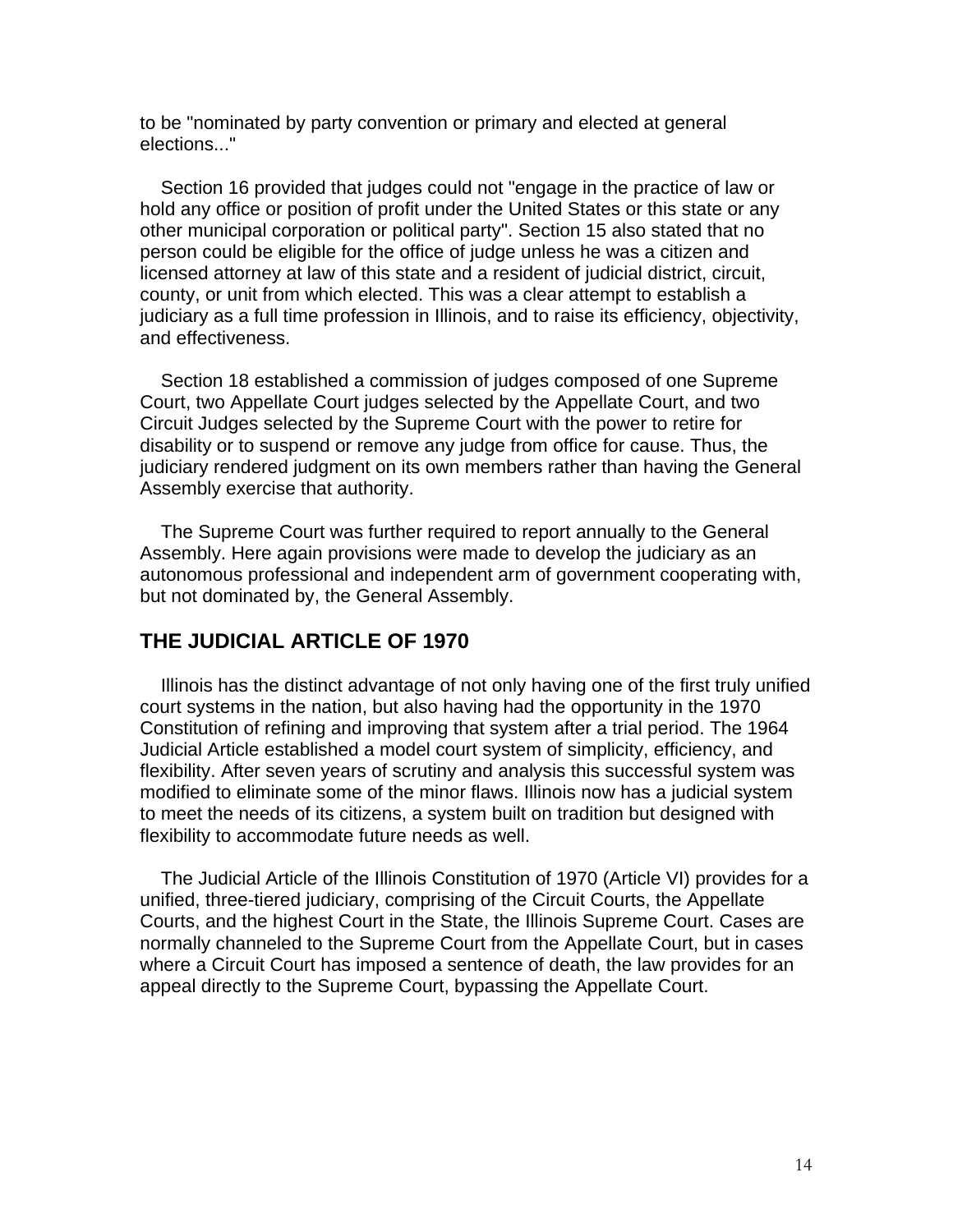## **ILLINOIS COURT ORGANIZATION**

 Illinois has the distinct advantage of not only having one of the first truly unified court systems in the nation, but also having had the opportunity in the 1970 Constitution of refining and improving that system after a trial period. The 1964 Judicial Article established a model court system of simplicity, efficiency, and flexibility. After seven years of scrutiny and analysis this successful system was modified to eliminate some of the minor flaws. Illinois now has a judicial system to meet the needs of its citizens, a system built on tradition but designed with flexibility to accommodate future needs as well.

 The Judicial Article of the Illinois Constitution of 1970 (Article VI) provides for a unified, three-tiered judiciary, comprising of the Circuit Courts, the Appellate Courts, and the highest Court in the State, the Illinois Supreme Court. Cases are normally channeled to the Supreme Court from the Appellate Court, but in cases where a Circuit Court has imposed a sentence of death, the law provides for an appeal directly to the Supreme Court, bypassing the Appellate Court.

#### **THE ILLINOIS SUPREME COURT**

 Under Illinois law the Supreme Court has original and exclusive jurisdiction in matters involving legislative redistricting and in determining the ability if the Governor to serve in the office. The Supreme Court also has discretionary original jurisdiction in cases relating to State revenue and writs of mandamus, prohibition, or habeas corpus.

 The Illinois State Supreme Court is comprised of seven Justices, representing various districts in the State. A majority vote of four is required to decide a case.

#### **THE APPELLATE COURT**

 The Illinois Constitution provides for an Illinois Appellate Court, which is divided into five Judicial Districts. The Appellate Courts hear matters appealed to it from the trial courts. Any person has a right to file an appeal from the trial court. In the Appellate Court there are no trials, no witnesses and no testimony. Cases on appeal are decided on the basis of whether an error was made in the application of law during the trial in the Circuit Court. Attorneys argue before the Appellate Court concerning this possibility of error, they do not retry the case. Three Appellate Justices sit on each case and a majority vote of two is needed.

 The Appellate Court affirms the trial court decision if it finds there has been no error committed in the application of law, or if the error was so minimal that it made little difference in the outcome of the trial. The Appellate Court reverses or remands the trial court decision if there has been a substantive error in the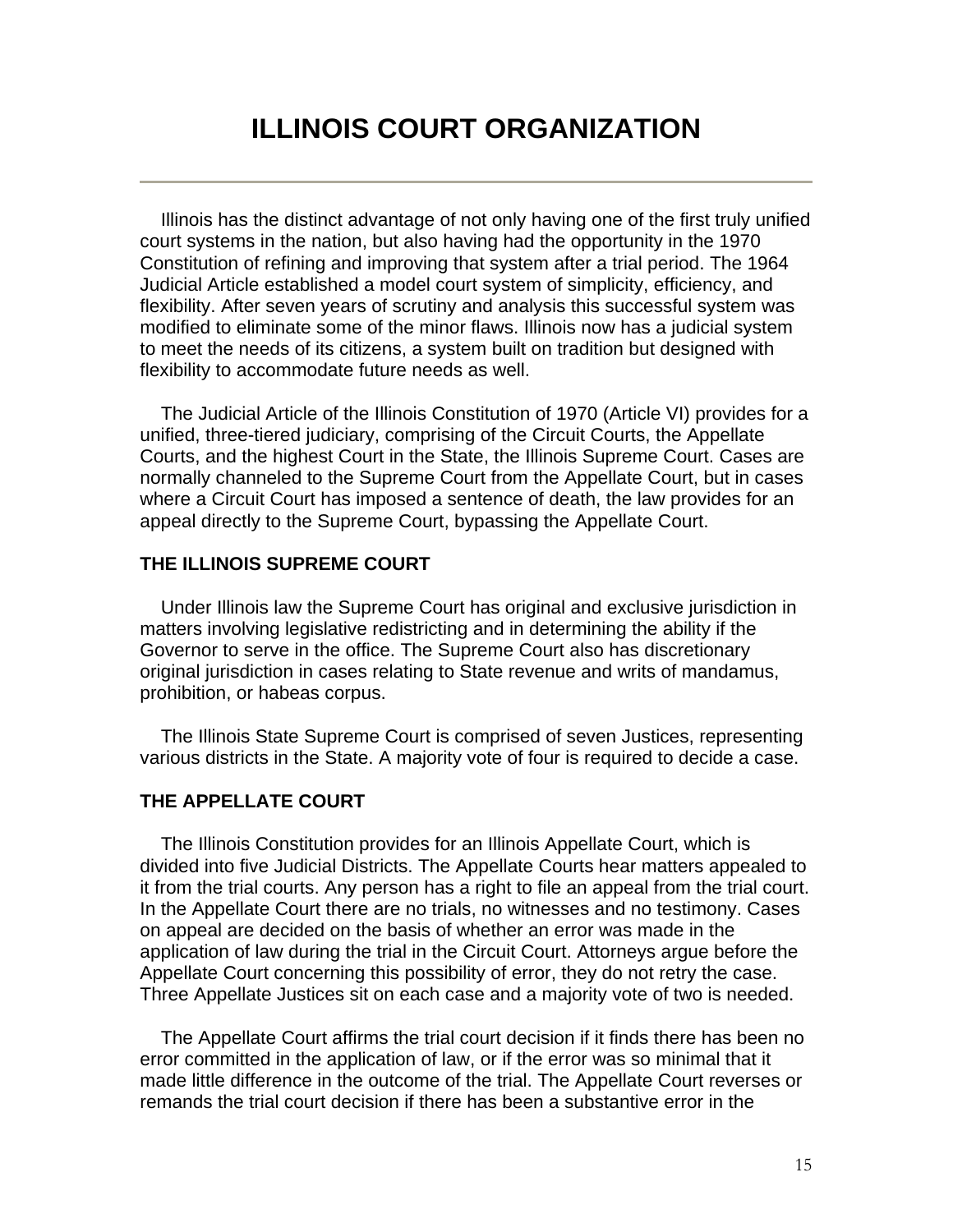application of the law. In this instance the case is normally sent back to the trial court for further action.

#### **THE CIRCUIT COURT**

 The Circuit Courts in Illinois are courts of general jurisdiction, which means they have original jurisdiction in all matters excepting those limited situations where the Supreme Court has original jurisdiction. These trial courts hear civil cases from small claims to cases seeking over \$30,000, and criminal cases from traffic to murder. Domestic relations, juvenile, probate and tax cases, among others, are also part of the Circuit Court caseload.

 The State of Illinois is divided into 22 Judicial Circuits. Each Judicial Circuit is comprised of one or more counties. Circuit Courts, also referred to as trial courts, are established within each judicial circuit.

#### **JUDGES AND JUSTICES**

 The judges of the Supreme and Appellate Courts are usually referred to as justices. The Circuit and Associate Judges of the trial courts are called judges. Supreme and Appellate Justices and Circuit Judges are elected by the voters in partisan elections after being nominated at primary elections or by petition. Under the 1970 Constitution, an elected judge must receive 60% of the votes cast in order to retain the office, rather than a simple majority.

 There are two types of judges in the Circuit Courts: Circuit Judges are initially elected for a six year term, either on a circuit-wide basis or from their county of residence. Thereafter, every six years they must run circuit-wide for retention. Annually, the Circuit Judges elect a Chief Judge. The Chief Judge provides administrative guidance to the entire circuit.

 Associate Judges are appointed by the Circuit Judges on a merit basis for a four year term. Thereafter, they are considered for retention by the Circuit Judges every four years. Associate Judges may hear a variety of cases, except felony cases, unless so authorized by the Supreme Court.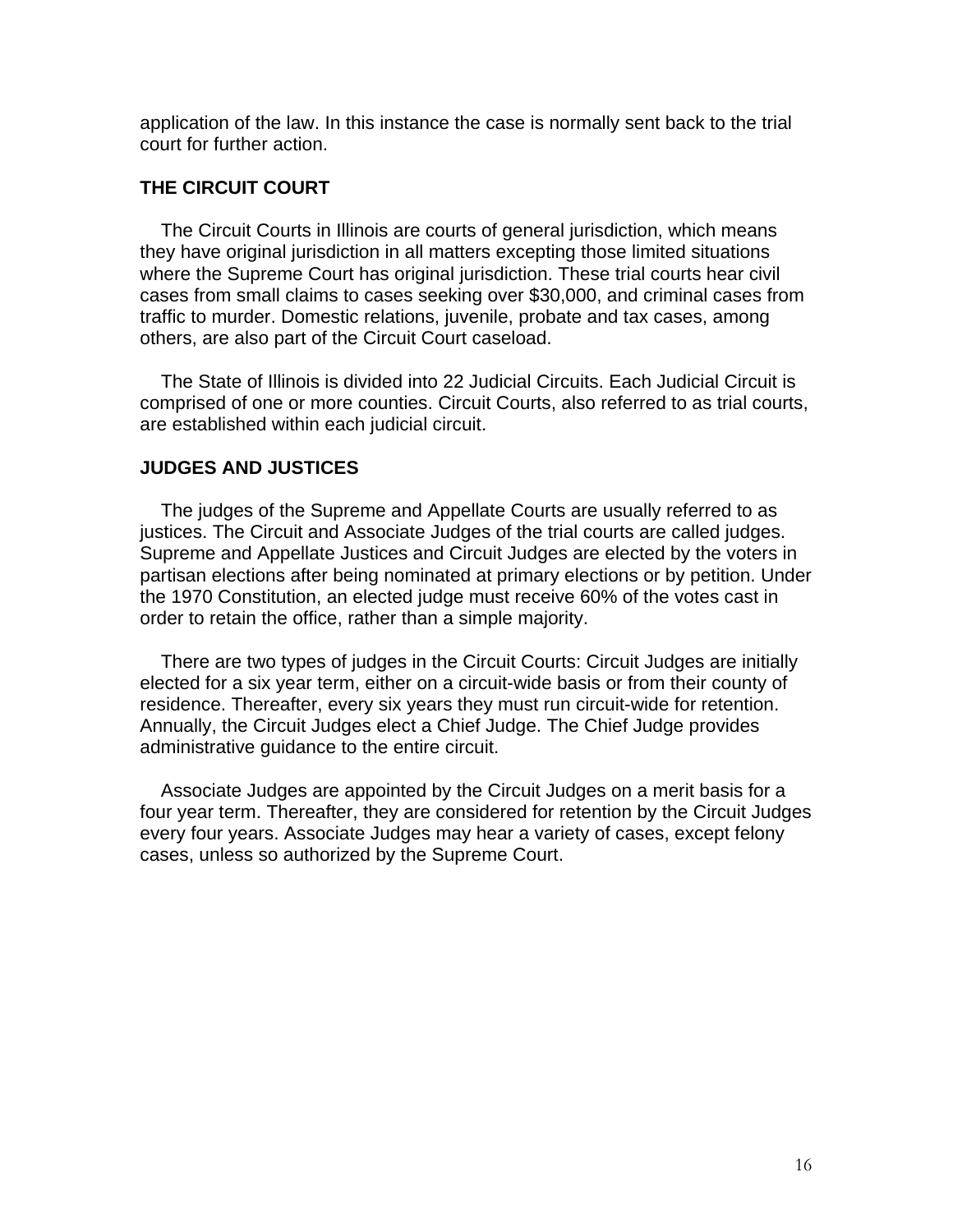# **COURTS AND TRIALS**

 The main purpose of courts in the United States is to guard the individual freedoms that all citizens have. In the courts, all persons are treated equally. Sometimes people disagree with one another, despite our system of laws. Trials can be the solution of conflicts, but the courts should be used as a last resort.

 This section will describe the various types of trials, and the people in the court who work toward the goal of resolving disputes.

#### **CIVIL AND CRIMINAL CASES**

 Courts have two jobs: (1) to decide what the facts are when there is a dispute between two people and (2) to decide what law apply to the facts. Each person who goes to court has a right to an impartial hearing. That means that the court, through the judge and sometimes a jury that will hear the case, will listen carefully to what is said and make a decision based on the facts that are presented and not based on opinions or prejudices.

 There are two types of cases: civil and criminal. A civil case is one involving a disagreement between two people, between people and companies or between people and government agencies. Examples of civil lawsuits include damages arising from an automobile accident, divorce, or breach of either a written or oral contract. Individuals who lose their civil cases or are found guilty of a crime, or in a juvenile case are found to be delinquent, can expect to face consequences for their actions. These can be in the form of damages to be paid, a fine, or in the case of a juvenile, detention, probation, or a jail sentence. The judge decides what the penalty will be.

 Criminal cases are actions brought by the State or Federal government against an individual charged with committing a crime. A criminal case involves people who are charged by the government, with the violation of a law. Examples of criminal cases include arson, assault, burglary, fraud, murder and selling or using illegal drugs. Individuals who are found guilty in a criminal case may be required to pay a fine, spend time in jail or prison, or repay those who have been harmed.

#### **TRIAL COURT PERSONNEL**

 There are many people involved in the operations of a court. The following people are those who you may see if you visit a courtroom:

> **JUDGE** - As a judge presiding in a court of law, it is the judge's responsibility to insure that justice is administered in a fair and